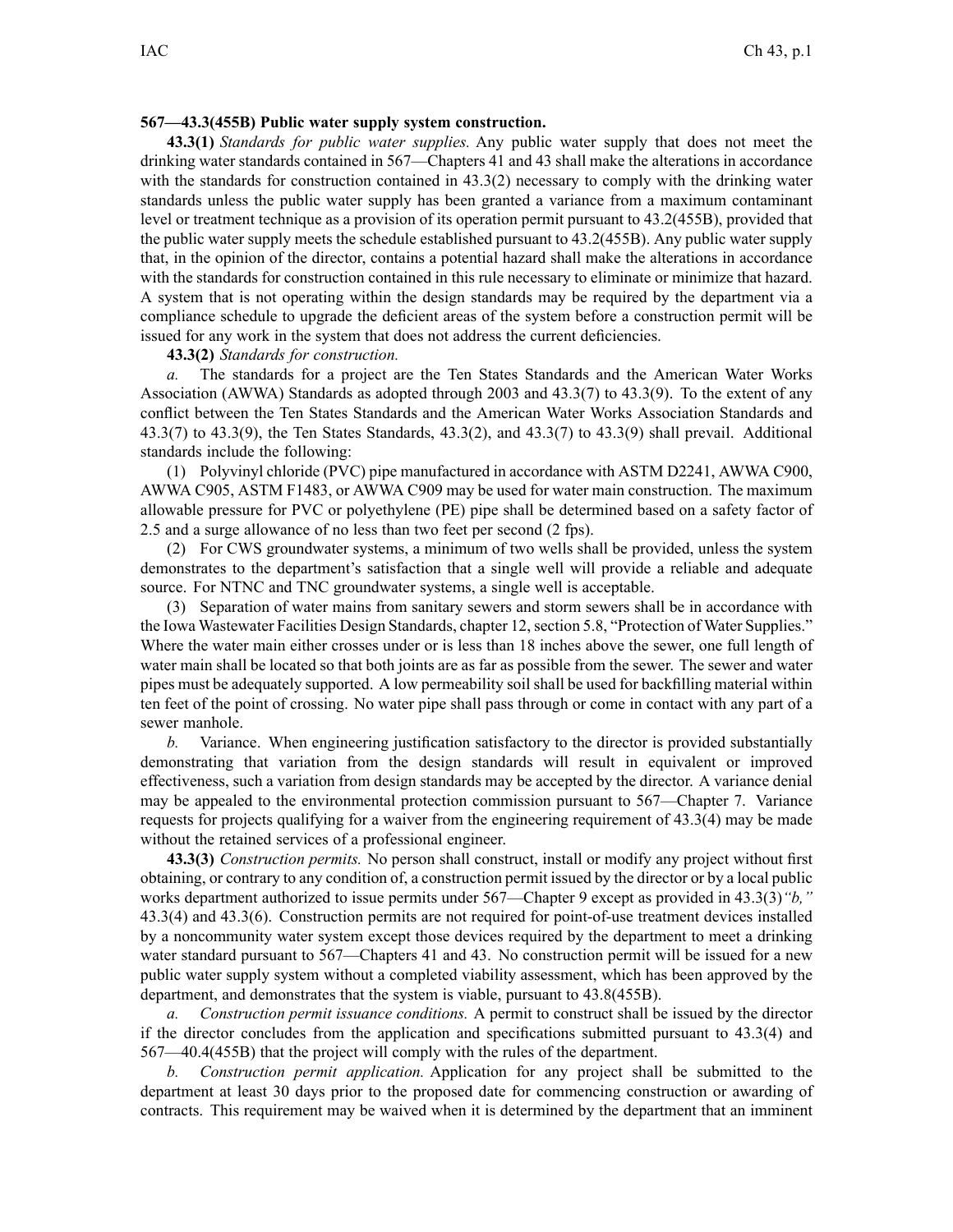health hazard exists to the consumers of <sup>a</sup> public water supply. Under this waiver, construction, installation, or modification may be allowed by the department prior to review and issuance of <sup>a</sup> permit if all the following conditions are met:

- (1) The construction, installation or modification will alleviate the health hazard;
- (2) The construction is done in accordance with the standards for construction pursuan<sup>t</sup> to 43.3(2);
- (3) Plans and specifications are submitted within 30 days after construction;
- (4) A professional engineer, licensed in the state of Iowa, supervises the construction; and

(5) The supplier of water receives approval of this waiver prior to any construction, installation, or modification.

*c. Construction permit fees.* A nonrefundable fee for <sup>a</sup> construction permit issued in accordance with subrules  $43.3(3)$  and  $43.3(4)$  and  $567$ —subrules  $40.3(1)$  and  $40.4(1)$  shall be submitted with the application for <sup>a</sup> construction permit prior to the authorization to commence construction. The construction permit fee shall be based upon the following rate structure:

(1) Routine construction permits. The fee shall be determined based upon the total length of water main plus the non-water-main-related construction costs, calculated as follows:

| Length of permitted water main | Rate                 |
|--------------------------------|----------------------|
| First 1,000 ft.                | \$100                |
| Next 19,000 ft.                | \$0.10/ft.           |
| Next 300,000 ft.               | \$0.01/ft.           |
| Over 320,000 ft.               | No additional charge |

1. Water mains (minimum fee of \$100; maximum fee of \$5,000):

2. Non-water-main-related construction costs, including source, treatment, pumping, storage and waste handling (minimum fee of \$100; maximum fee of \$16,000):

| Estimated construction cost | Rate                                   |
|-----------------------------|----------------------------------------|
| First \$50,000              | \$100                                  |
| Next \$950,000              | 0.2% of estimated construction cost    |
| Next \$14,000,000           | $0.1\%$ of estimated construction cost |
| Over \$15,000,000           | No additional charge                   |

(2) "As-built" construction. "As-built" construction is defined as construction that occurred before <sup>a</sup> construction permit isissued. The fee shall be calculated according to 43.3(3)*"c"*(1), plus an additional fee of \$200, and is effective for construction that occurred after December 1, 2003. The fee for water main projects permitted in accordance with paragraph 43.3(3)*"e"* shall be calculated in accordance with subparagraph 43.3(3) "c"(1); however, the additional "as-built" fee of \$200 shall not be assessed for these projects.

(3) Change orders, addenda, permit supplements, and reques<sup>t</sup> for time extensions. A fee for change orders, addenda, or permit supplements will only be charged if the aggregate of the changes approved for the project to date causes the total project construction cost to exceed the original project construction cost by at least 5 percent. For water main extensions, the fee will be charged if the total length of water main exceeds the original approved length by 5 percent. The reques<sup>t</sup> for <sup>a</sup> time extension is <sup>a</sup> flat fee.

| Categories                                                                                          | Rate                                                                               |
|-----------------------------------------------------------------------------------------------------|------------------------------------------------------------------------------------|
| Change orders, addenda, and permit<br>supplements for water mains                                   | \$0.10/ft. of additional water main,<br>minimum fee: \$50                          |
| Change orders, addenda, and permit<br>supplements for non-water-main-<br>related construction costs | 0.2% of additional non-water-main-related<br>construction costs, minimum fee: \$50 |
| Request for time extension                                                                          | \$50                                                                               |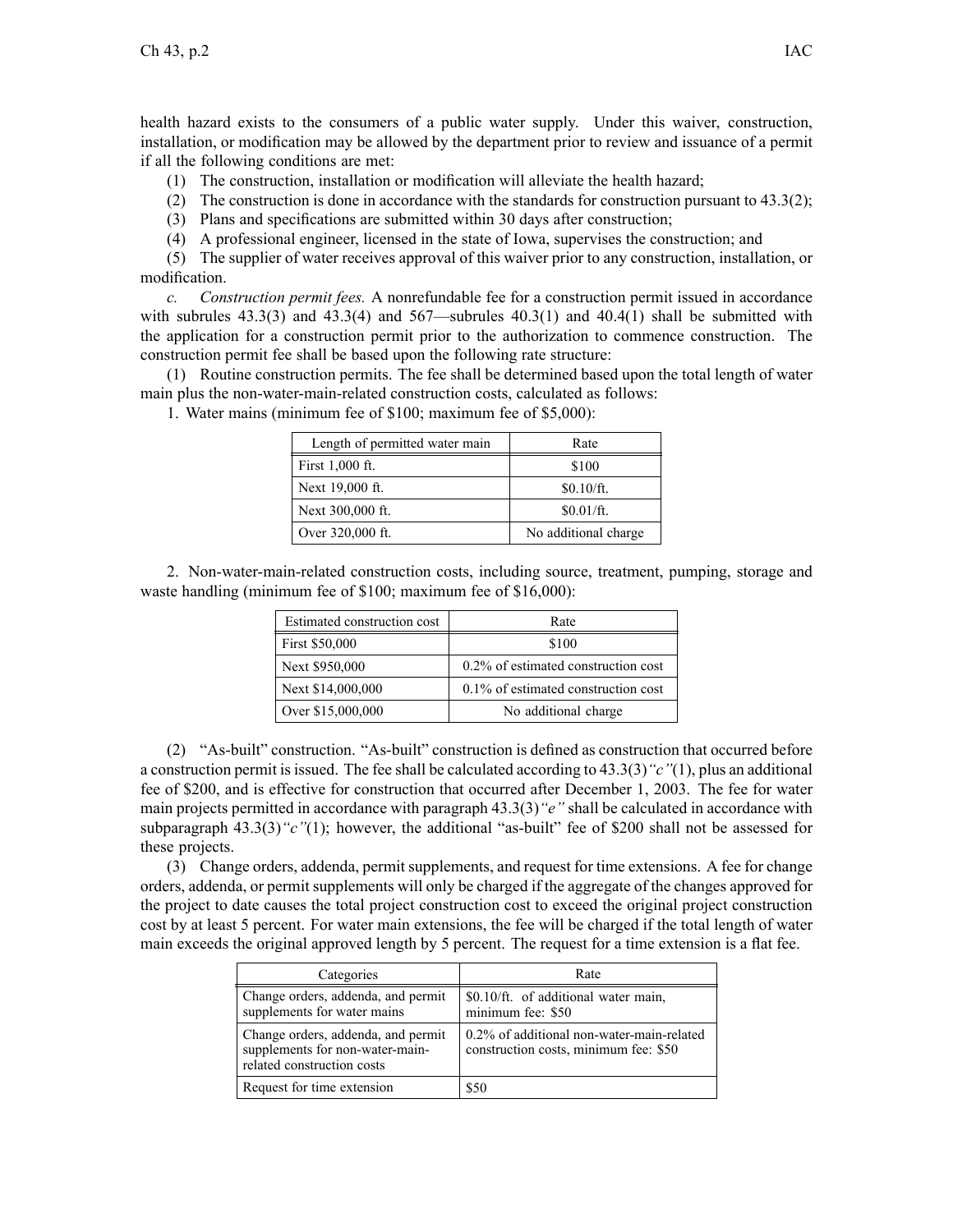(4) Calendar year construction permit fee cap. The total amount of construction permit fees for <sup>a</sup> public water supply system owner during any calendar year shall not exceed \$5,000 for water mains and \$16,000 for non-water-main-related construction projects.

*d. Water well construction.* All water well construction must be performed by <sup>a</sup> certified well contractor in accordance with 567—Chapter 82. It is the responsibility of the public water supply and certified well contractor to ensure that <sup>a</sup> public well construction permit has been issued by the department prior to initiation of well construction and to ensure that all well construction is performed in accordance with the provisions of this chapter.

*e. Minor water main construction permit.* A public water system may obtain <sup>a</sup> minor water main construction permit from the department for construction or replacement of minor water mains that serve additional users. By obtaining this permit, the system is able to construct new minor water mains or extend or replace existing minor water mains without obtaining an individual construction permit for each specific water main. The permit shall allow construction or replacement of minor water mains that do not exceed six inches in diameter and, in aggregation, do not increase the average daily demand (in gallons per day) of the public watersupply system by more than 5 percen<sup>t</sup> over the duration of the permit.

The additional users must have been included in the system's hydraulic analysis that has been approved by the department. The water demands of the additional users must be consistent with the water demands in the approved hydraulic analysis.

(1) A minor water main construction permit shall be issued subject to the following conditions:

1. The system has standard specifications for water main construction approved and on file with the department;

2. The system has adequate source capacity and, where treatment is provided, adequate treatment plant capacity to meet the peak day demand of all existing users and the proposed additional users covered under the permit;

3. The system has adequate storage capacity to meet the average day demand of all existing users and the proposed additional users covered under the permit; and

4. The system submits an application for <sup>a</sup> minor water main construction permit prior to the construction or replacement of any water main covered by the permit. The permit application must be submitted to the department 90 days before the anticipated first use of the permit, and construction shall not commence prior to the issuance of the permit. The minor water main construction permit expires on December 31 of the year in which it is issued. The application shall include the following:

● An up-to-date hydraulic analysis of the system, prepared and submitted by <sup>a</sup> licensed professional engineer, must be either on file with the department or submitted with the permit application. The hydraulic basis of flow (gallons per minute per connection) used in the analysis must be acceptable to the department. The hydraulic analysis shall include:

• All existing water mains within the system;

• All proposed water mains intended to be covered by the permit;

• A demonstration that the system has adequate hydraulic capacity to serve the existing and new users under peak flow conditions without causing the pressure to fall below 20 psi anywhere within the system;

• The location of all potential users of the system;

• The diameter of all existing and proposed pipes;

○ The projected system flows; and

• The static and dynamic pressures anticipated throughout the system with the addition of the new users incorporated in the analysis.

 $\bullet$  A completed Schedule 1b, Minor Water Main Construction Permit Application (Form 542-3151), listed in 567—subrule 40.3(1).

(2) The system must submit completed Schedule 2c, Notification of Minor Water Main Construction (Form 542-3152), prior to the construction or replacement of each minor water main covered by this permit. Each water main covered by the permit must have either been included in the previously submitted hydraulic analysis or must be included in an update to the hydraulic analysis,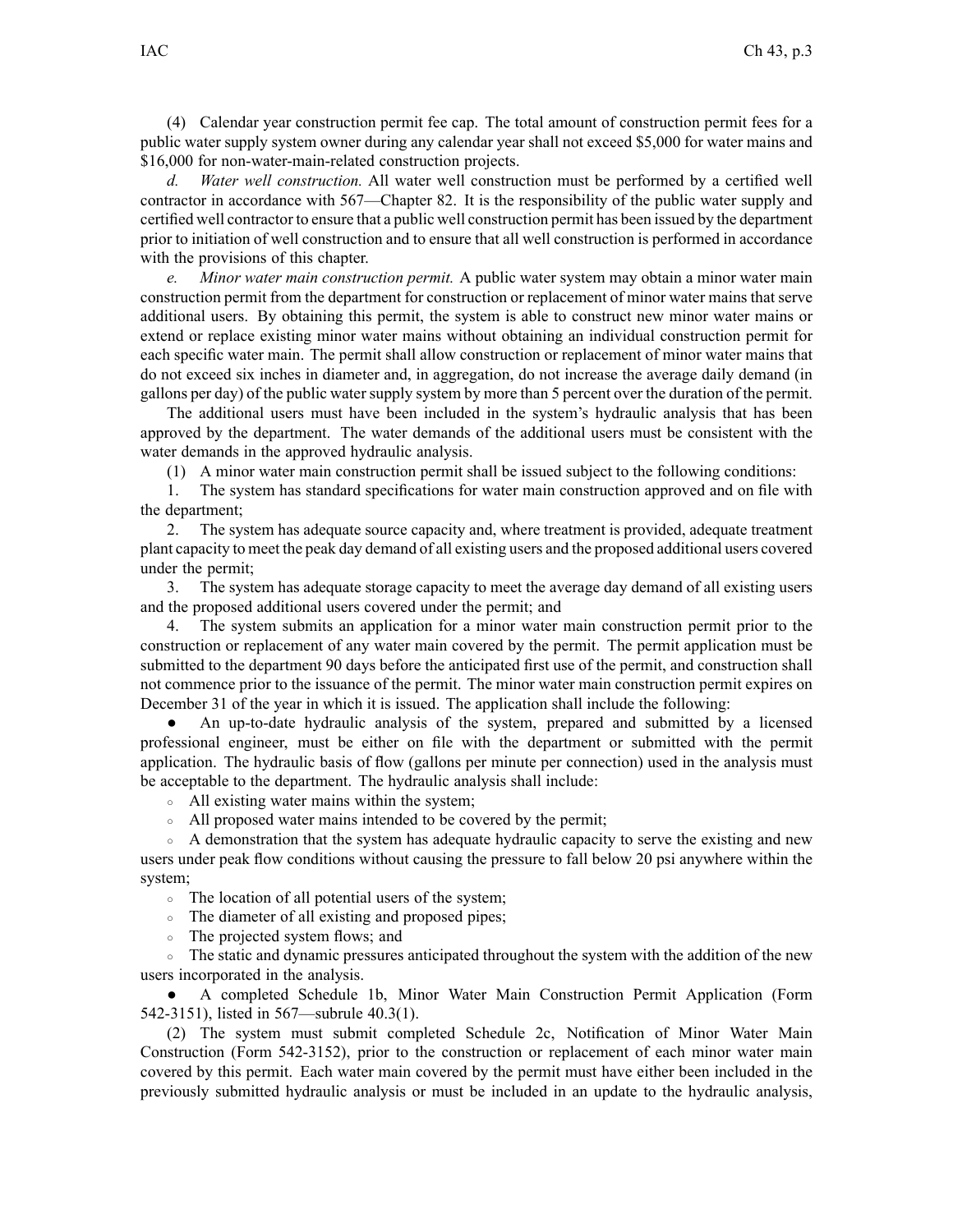submitted with Schedule 2c. If an update to the hydraulic analysis is submitted with Schedule 2c, it must include all portions of the distribution system potentially affected by the new construction.

(3) By January 31 of the following year, the system shall submit the following to the department:

1. A complete set of plans for all water main extensions constructed under the permit. The plans must be prepared and submitted by <sup>a</sup> licensed professional engineer.

2. Completed Schedules 1a, 1c, and 2a, listed in 567—subrule 40.3(1).

3. The construction permit fee calculated in accordance with subparagraph 43.3(3)*"c"*(1). The fee calculation shall be based upon the total length of water main constructed under the permit. For the purpose of calculating the total amount of water main construction permit fees, paid by the system in accordance with subparagraph 43.3(3)*"c"*(4), the fee shall be credited to the calendar year in which the actual fee was received by the department.

(4) A permit shall contain such conditions as are deemed necessary by the director to ensure compliance with all applicable rules of the department.

(5) The director may modify the permit, in whole or in part, at any time. The director may suspend or revoke the permit, in whole or in part, at any time by providing written notice to the permit holder and is not obligated to renew the permit. Cause for modification, suspension, or revocation of the permit includes, but is not limited to, the following:

1. Violation of any term or condition of the permit;

2. Misrepresentation of fact or failure to disclose fully all material factsin order to obtain <sup>a</sup> permit;

3. Failure to submit the records and information as required by the director, both generally and as condition of the permit;

4. Failure to submit timely reports from previous permits;

5. Failure to construct in accordance with approved design standards in accordance with subrule 43.3(2); or

6. Failure to construct in accordance with the system's approved standard specifications.

(6) No variance to the design standards is allowed under this permit. If <sup>a</sup> variance to the design standardsis needed, the system must apply for an individual construction permit following the procedures in 567—subrule 40.4(1).

**43.3(4)** *Waiver from engineering requirements.* The requirement for plans and specifications prepared by <sup>a</sup> licensed professional engineer may be waived for the following types of projects, provided the improvement complies with the standards for construction. This waiver does not relieve the supplier of water from meeting the application and permit requirements pursuan<sup>t</sup> to 43.3(3), excep<sup>t</sup> that the applicant need not obtain <sup>a</sup> written permit prior to installing the equipment.

*a.* Simple chemical feed, if all the following conditions are met:

(1) The improvement consists only of <sup>a</sup> simple chemical solution application or installation, which in no way affects the performance of a larger treatment process, or is included as part of a larger treatment project;

(2) The chemical application is by <sup>a</sup> positive displacement pump (of the piston type with <sup>a</sup> solenoid operated diaphragm), the acceptability of said pump to be determined by the department;

(3) The supplier of water provides the department with <sup>a</sup> schematic of the installation and manufacturer's specifications sufficient enough to determine if the simple chemical feed installation meets, where applicable, standards for construction pursuan<sup>t</sup> to 43.3(2);

(4) The final installation is approved based on an on-site review and inspection by departmentstaff; and

(5) The installation includes only the prepackaged delivery of chemicals (from sacks, containers, or carboys) and does not include the bulk storage or transfer of chemicals (from <sup>a</sup> delivery vehicle).

*b.* Self-contained treatment unit, if all the following conditions are met:

(1) The equipment is of <sup>a</sup> type which can be purchased "off the shelf," is self-contained requiring only <sup>a</sup> piping hookup for installation and operates throughout <sup>a</sup> range of 35 to 80 pounds per square inch;

(2) The plant is designed to serve no more than an average of 250 individuals per day;

(3) The department receives adequate information from the supplier of water on the type of treatment unit, such as manufacturer's specifications, <sup>a</sup> schematic indicating the installation's location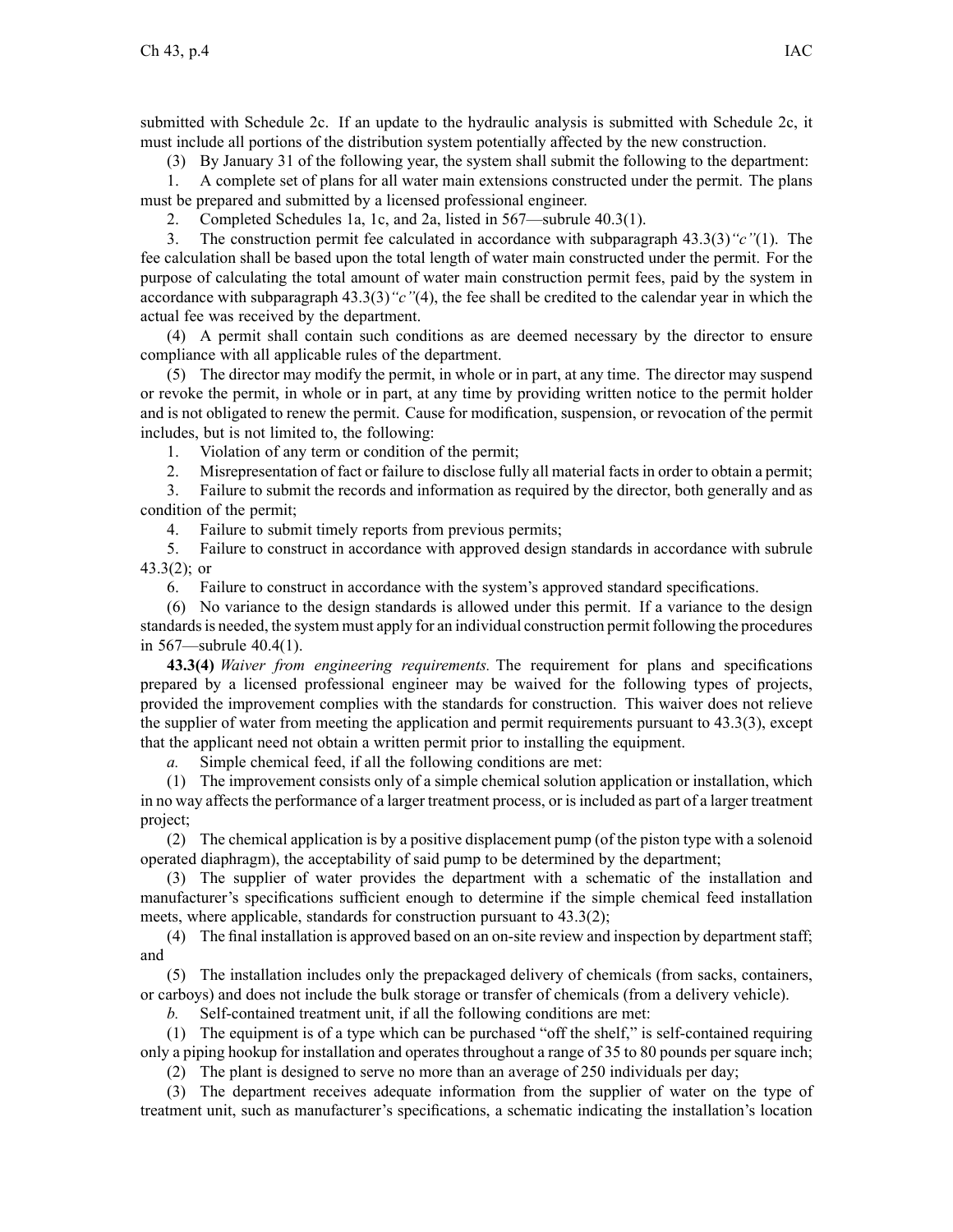within the system and any other information necessary for review by the department to determine if the installation will alleviate the maximum contaminant level violation; and

(4) The final installation is approved based on an on-site inspection by department staff.

**43.3(5)** *Project planning and basis of design.* An engineering repor<sup>t</sup> containing information and data necessary to determine the conformance of the project to the standards for construction and operation in 43.3(2) and the adequacy of the project to supply water in sufficient quantity and at sufficient pressure and of <sup>a</sup> quality that complies with drinking water standards pursuan<sup>t</sup> to 567—Chapters 41 and 43 must be submitted to the department either with the project or in advance.

*a.* Such information and data must supply pertinent information as set forth in par<sup>t</sup> one of the Ten States Standards.

*b.* The department may reject receipt or delay review of the plans and specifications until an adequate basis of design is received.

**43.3(6)** *Standard specifications for water main construction.* Standard specifications for water main construction by an entity may be submitted to the department or an authorized local public works department for approval. Such approval shall apply to all future water main construction by or for that entity for which plans are submitted with <sup>a</sup> statement requiring construction in accordance with all applicable approved standard specifications unless the standards for public water supply systems specified in 43.3(2) are modified subsequent to such approval and the standard specifications would not be approvable under the modified standards. In those cases where such approved specifications are on file, construction may commence 30 days following receipt of such plans by the department or an authorized local public works department if no response has been received indicating construction shall not commence until <sup>a</sup> permit is issued.

**43.3(7)** *Site, separation distance, and monitoring requirements for new raw water source(s) and underground finished water storage facilities.*

*a. Approval required.* The site for each proposed raw water supply source or finished water below-ground level storage facility must be approved by the department prior to the submission of plans and specifications.

*b. Criteria for approval.* A site may be approved by the director if the director concludes that the criteria in this paragraph are met.

(1) Groundwater source. Wells shall be planned and constructed to adapt to the geologic and groundwater conditions of the proposed well site to ensure production of water from the wells that is both microbially safe and free of substances that could cause harmful human health effects. Groundwater wells must meet the following requirements:

1. Drainage must be directed away from the well in all directions for <sup>a</sup> minimum radius of 15 feet.

2. A well site must be separated from contamination sources by the distances specified in Table A at <sup>a</sup> minimum.

3. After the well site has received preliminary approval from the department, the owner of the proposed well must submit proof of legal control of the land for <sup>a</sup> 200-foot radius around the well, through purchase, lease, easement, ordinance, or other similar means. Proof of legal control must be submitted as par<sup>t</sup> of the construction permit application, prior to construction. The legal control must be maintained by the public water system for the life of the well, and the system must ensure that the siting criteria indicated in Table A are met.

However, if the proposed well is for an existing noncommunity water system and is replacing an existing well that either does not meet the current standards or is in poor condition, the requirement of 200-foot legal control may be waived by the department provided that:

- ●The proposed well is located on the best available site;
- $\bullet$ The existing facility does not have adequate land to provide the 200-foot control zone;
- $\bullet$ The owner has attempted to obtain legal control without success; and
- ●There is no other public water supply available to which the supply could connect.

4. When the proposed well is located in an existing well field and will withdraw water from the same aquifer as the existing well(s), individual separation distances may be waived if substantial historical data are available indicating that no contamination has resulted.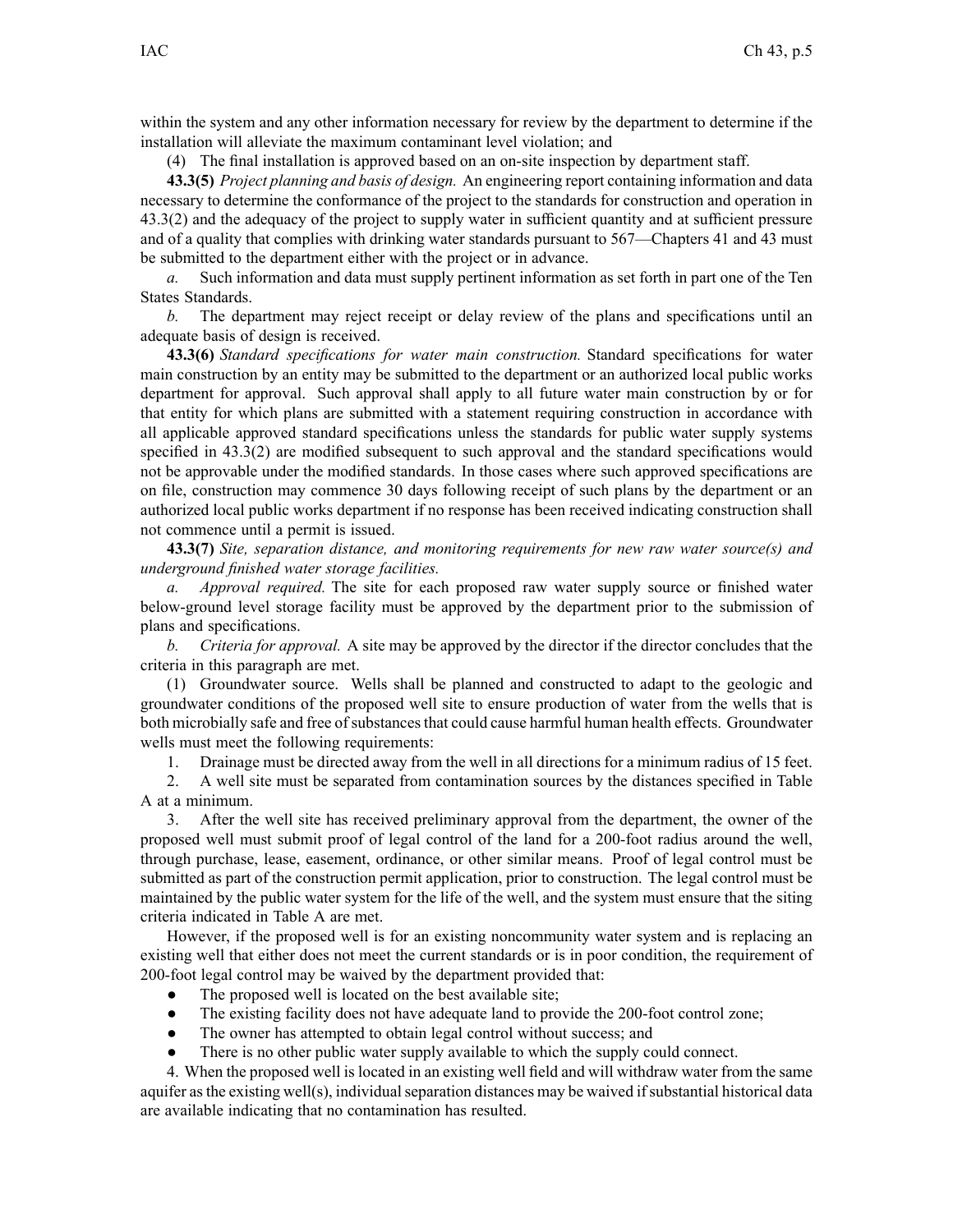5. No well shall be constructed within the projected plume of any known anthropogenic groundwater contamination without the department's written approval. The department may allow <sup>a</sup> well to be constructed within <sup>a</sup> contamination plume if the applicant can provide adequate treatment to ensure that all drinking water standards are met and that the pumpage of the proposed well will not cause migration of the plume such that it impacts the water quality of other nearby wells. The applicant must demonstrate, using <sup>a</sup> hydrogeologic model acceptable to the department, that the time of transport is greater than two years for <sup>a</sup> viral, bacterial, or other microorganism contaminant and greater than ten years for all chemical contaminants. At <sup>a</sup> minimum, modeling of the projected plume must take into account the proposed pumpage rate of the well. The department may require additional construction standards for these situations to ensure protection of the groundwater from contamination.

6. The department may require that an identification tag be applied to each well and may supply the numbered tag. The responsibility for ensuring that the tag is properly attached to the well is with the certified water well contractor for new wells and with the department for existing wells.

(2) Surface water source. The applicant must submit proof that <sup>a</sup> proposed surface water source can, through readily available treatment methodology, comply with 567—Chapters 41 and 43, and that the raw water source is adequately protected against potential health hazards including, but not limited to, point source discharges, hazardous chemical spills, and the potential sources of contamination listed in Table A.

After <sup>a</sup> surface water impoundment has received preliminary approval from the department for use as <sup>a</sup> raw water source, the owner of the water supply system shall submit proof of legal control through ownership, lease, easement, or other similar means, of contiguous land for <sup>a</sup> distance of 400 feet from the shoreline at the maximum water level. Legal control shall be for the life of the impoundment and shall control location of sources of contamination within the 400-foot distance. Proof of legal control should be submitted as par<sup>t</sup> of the construction permit application and shall be submitted prior to issuance of <sup>a</sup> permit to construct.

(3) Below-ground storage facilities. The minimum separation between <sup>a</sup> below-ground level finished water storage facility and any source of contamination listed in Table A as being 50 feet or more shall be 50 feet. The specific separation distances listed in Table A that are less than 50 feet shall apply to <sup>a</sup> below-ground level finished water storage facility as indicated in the table.

(4) Separation distances. Greater separation distances may be required where necessary to ensure that no adverse effects to water supplies or the existing environment will result. Lesser separation distances may be considered if detailed justification is provided by the applicant's engineer showing that no adverse effects will result from <sup>a</sup> lesser separation distance, and the regional staff recommends approval of the lesser distance. Such exceptions must be based on special construction techniques or localized geologic or hydrologic conditions.

*c. New source water monitoring requirements.* Water quality monitoring shall be conducted on all new water sources and results submitted to the department prior to placing the new water source into service.

(1) All sources. Water samples shall be collected from each new water source and analyzed for all appropriate contaminants as specified in 567—Chapter 41 consistent with the particular water system classification. If multiple new sources are being added, compositing of the samples (within <sup>a</sup> single system) shall be allowed in accordance with the composite sampling requirements outlined in 567—Chapter 41. A single sample may be allowed to meet this requirement, if approved by the department.

Subsequent water testing shall be conducted consistent with the water system's water supply operation permit monitoring schedule.

(2) Groundwater sources. Water samples collected from groundwater sources in accordance with 43.3(7)*"c"*(1) shall be conducted at the conclusion of the drawdown/yield test pumping procedure, with the exception of bacteriological monitoring. Bacteriological monitoring must be conducted after disinfection of each new well and subsequent pumping of the chlorinated water to waste. Water samples should also be analyzed for alkalinity, ammonia, pH, calcium, chloride, copper, hardness,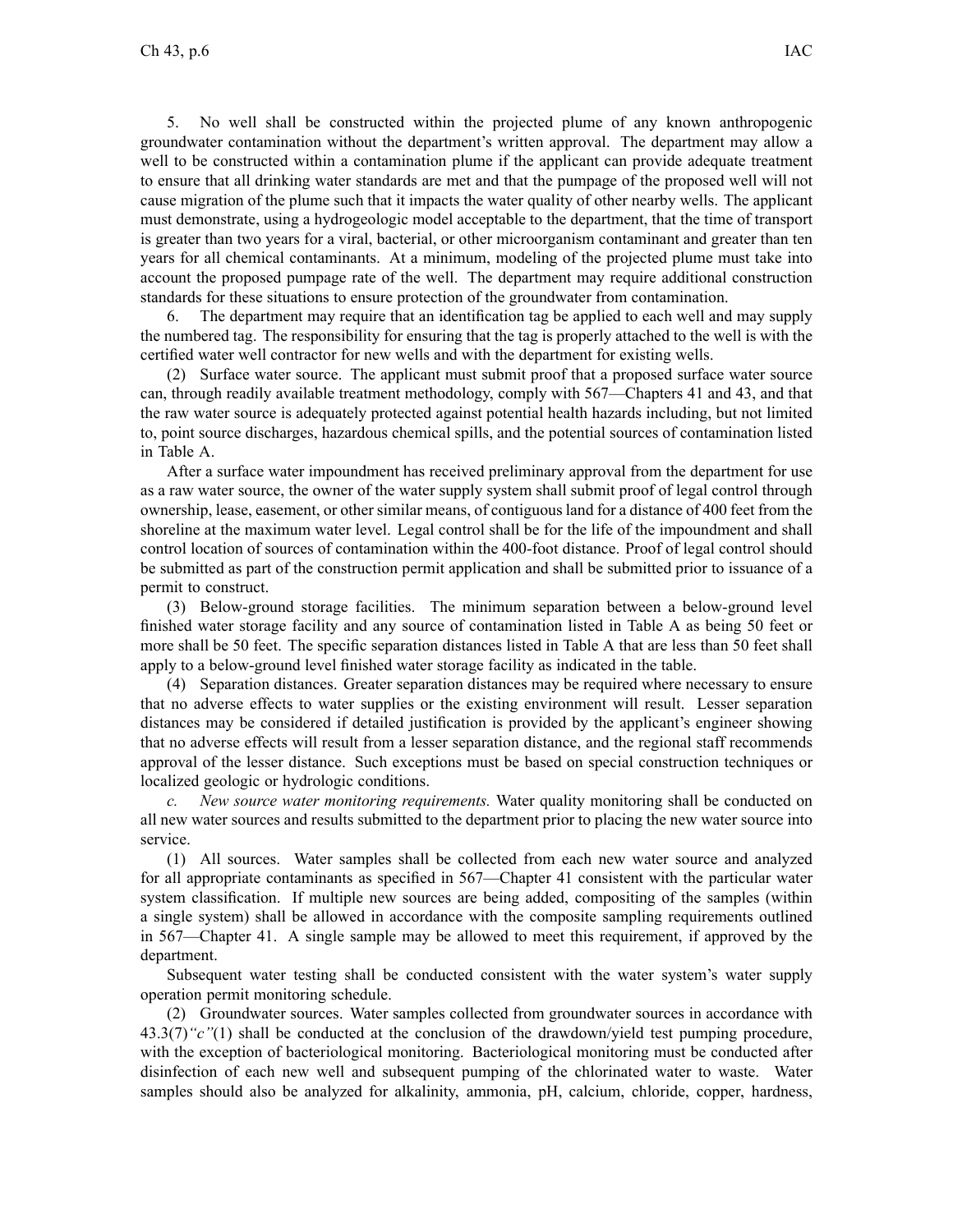iron, magnesium, manganese, potassium, silica, specific conductance, sodium, sulfate, filterable and nonfilterable solids, and zinc.

(3) Surface water sources. Water samples collected from surface water sources in accordance with 43.3(7)*"c"*(1) should be collected prior to the design of the surface water treatment facility and shall be conducted and analyzed prior to utilization of the source. The samples shall be collected during June, July, and August. In addition, quarterly monitoring shall be conducted in March, June, September, and December at <sup>a</sup> location representative of the raw water at its point of withdrawal. Monitoring shall be for turbidity, alkalinity, pH, calcium, chloride, color, copper, hardness, iron, magnesium, manganese, potassium, silica, specific conductance, sodium, sulfate, filterable and nonfilterable solids, carbonate, bicarbonate, algae (qualitative and quantitative), total organic carbon, five-day biochemical oxygen demand, dissolved oxygen, surfactants, nitrogen series (organic, ammonia, nitrite, and nitrate), and phosphate.

| <b>SOURCE OF CONTAMINATION</b>                                  | REQUIRED MINIMUM DISTANCE FROM WELL,<br>IN FEET                                                                              |                                                                                                                                   |
|-----------------------------------------------------------------|------------------------------------------------------------------------------------------------------------------------------|-----------------------------------------------------------------------------------------------------------------------------------|
|                                                                 | Deep Well <sup>1</sup>                                                                                                       | Shallow Well <sup>1</sup>                                                                                                         |
| <b>WASTEWATER STRUCTURES:</b>                                   |                                                                                                                              |                                                                                                                                   |
| Point of Discharge to Ground Surface                            |                                                                                                                              |                                                                                                                                   |
| Sanitary & industrial discharges                                | 400                                                                                                                          | 400                                                                                                                               |
| Water treatment plant wastes                                    | 50                                                                                                                           | 50                                                                                                                                |
| Well house floor drains                                         | 5                                                                                                                            | 5                                                                                                                                 |
| Sewers & Drains <sup>2</sup>                                    |                                                                                                                              |                                                                                                                                   |
| Sanitary & storm sewers, drains                                 | $0 - 25$ feet: prohibited<br>$25 - 75$ feet if water main pipe<br>$75 - 200$ feet if sanitary sewer<br>pipe                  | $0 - 25$ feet: prohibited<br>$25 - 75$ feet if water main pipe<br>$75 - 200$ feet if sanitary sewer<br>main pipe                  |
| Sewer force mains                                               | $0 - 75$ feet: prohibited<br>$75 - 400$ feet if water main pipe<br>$400 - 1000$ feet if water main or<br>sanitary sewer pipe | $0 - 75$ feet: prohibited<br>$75 - 400$ feet if water main pipe<br>$400 - 1000$ feet if water main or<br>sanitary sewer main pipe |
| Water plant treatment process<br>wastes that are treated onsite | $0 - 5$ feet: prohibited<br>$5 - 50$ feet if sanitary sewer pipe                                                             | $0 - 5$ feet: prohibited<br>$5 - 50$ feet if sanitary sewer main<br>pipe                                                          |
| Water plant wastes to sanitary<br>sewer                         | $0 - 25$ feet: prohibited<br>$25 - 75$ feet if water main pipe<br>$75 - 200$ feet if sanitary sewer<br>pipe                  | $0 - 25$ feet: prohibited<br>$25 - 75$ feet if water main pipe<br>$75 - 200$ feet if sanitary sewer<br>main pipe                  |
| Well house floor drains to sewers                               | $0 - 25$ feet: prohibited<br>$25 - 75$ feet if water main pipe<br>$75 - 200$ feet if sanitary sewer<br>pipe                  | $0 - 25$ feet: prohibited<br>$25 - 75$ feet if water main pipe<br>$75 - 200$ feet if sanitary sewer<br>main pipe                  |
| Well house floor drains to surface                              | $0 - 5$ feet: prohibited<br>$5 - 50$ feet if sanitary sewer pipe                                                             | $0 - 5$ feet: prohibited<br>$5 - 50$ feet if sanitary sewer main<br>pipe                                                          |
| Land Disposal of Treated Wastes                                 |                                                                                                                              |                                                                                                                                   |
| Irrigation of wastewater                                        | 200                                                                                                                          | 400                                                                                                                               |
| Land application of solid wastes <sup>3</sup>                   | 200                                                                                                                          | 400                                                                                                                               |
| Other                                                           |                                                                                                                              |                                                                                                                                   |
| Cesspools & earth pit privies                                   | 200                                                                                                                          | 400                                                                                                                               |
| Concrete vaults & septic tanks                                  | 100                                                                                                                          | 200                                                                                                                               |
| Lagoons                                                         | 400                                                                                                                          | 1000                                                                                                                              |
| Mechanical wastewater treatment<br>plants                       | 200                                                                                                                          | 400                                                                                                                               |
| Soil absorption fields                                          | 200                                                                                                                          | 400                                                                                                                               |

| <b>TABLE A: SEPARATION DISTANCES</b> |
|--------------------------------------|
|--------------------------------------|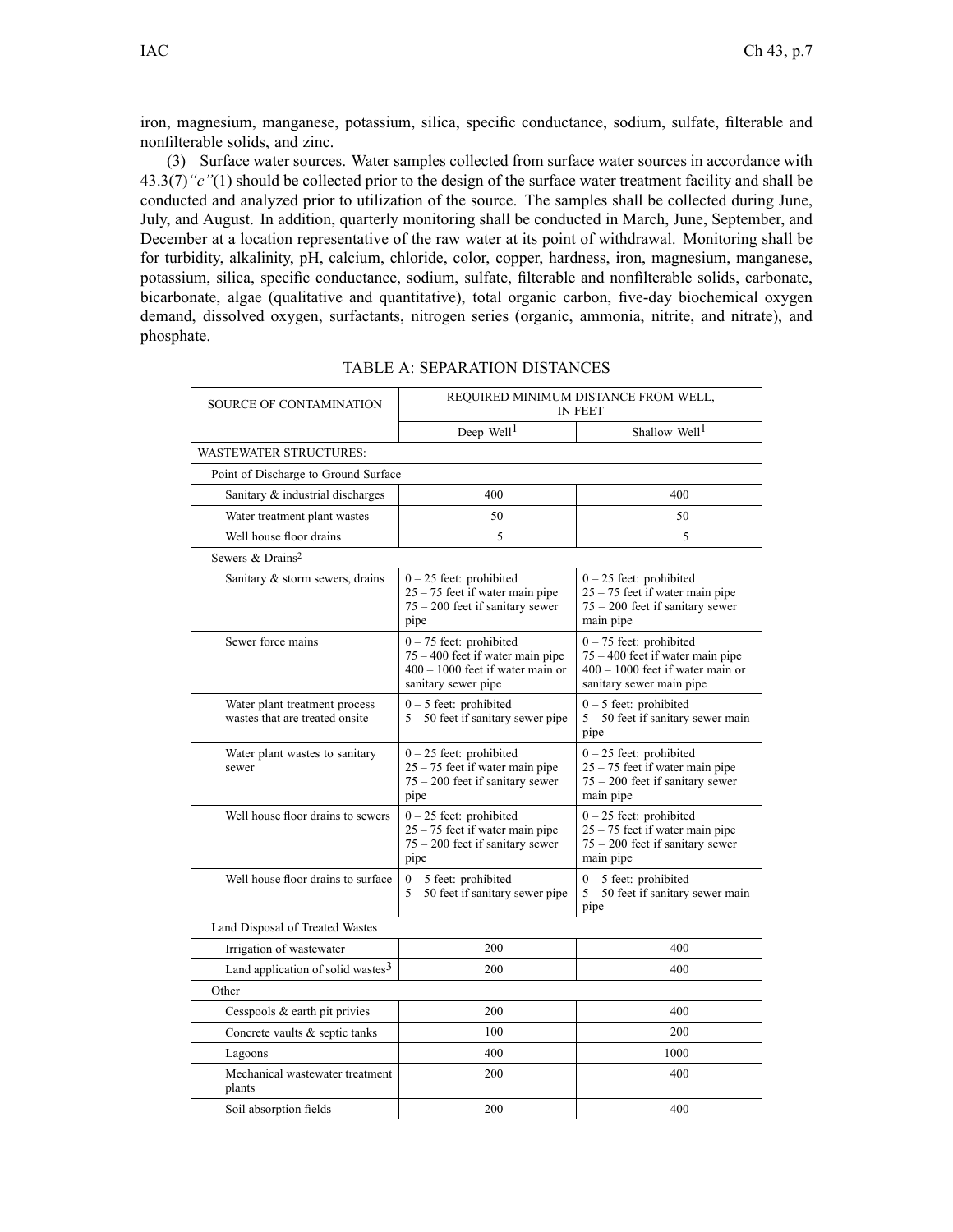| SOURCE OF CONTAMINATION                                                                   |               | REQUIRED MINIMUM DISTANCE FROM WELL,<br><b>IN FEET</b> |
|-------------------------------------------------------------------------------------------|---------------|--------------------------------------------------------|
|                                                                                           | Deep Well $1$ | Shallow Well <sup>1</sup>                              |
| <b>CHEMICALS:</b>                                                                         |               |                                                        |
| Chemical application to ground<br>surface                                                 | 100           | 200                                                    |
| Chemical & mineral storage<br>above ground                                                | 100           | 200                                                    |
| Chemical & mineral storage on<br>or under ground                                          | 200           | 400                                                    |
| Transmission pipelines (such as<br>fertilizer, liquid petroleum, or<br>anhydrous ammonia) | 200           | 400                                                    |
| <b>ANIMALS:</b>                                                                           |               |                                                        |
| Animal pasturage                                                                          | 50            | 50                                                     |
| Animal enclosure                                                                          | 200           | 400                                                    |
| Earthen silage storage trench or pit                                                      | 100           | 200                                                    |
| <b>Animal Wastes</b>                                                                      |               |                                                        |
| Land application of liquid or<br>slurry                                                   | 200           | 400                                                    |
| Land application of solids                                                                | 200           | 400                                                    |
| Solids stockpile                                                                          | 200           | 400                                                    |
| Storage basin or lagoon                                                                   | 400           | 1000                                                   |
| Storage tank                                                                              | 200           | 400                                                    |
| <b>MISCELLANEOUS:</b>                                                                     |               |                                                        |
| Basements, pits, sumps                                                                    | 10            | 10                                                     |
| Cemeteries                                                                                | 200           | 200                                                    |
| Cisterns                                                                                  | 50            | 100                                                    |
| Flowing streams or other surface<br>water bodies                                          | 50            | 50                                                     |
| Railroads                                                                                 | 100           | 200                                                    |
| Private wells                                                                             | 200           | 400                                                    |
| Solid waste landfills and disposal<br>sites <sup>4</sup>                                  | 1000          | 1000                                                   |

<sup>1</sup> Deep and shallow wells, as defined in  $567-40.2(455B)$ : A deep well is a well located and constructed in such a manner that there is a continuous layer of low permeability soil or rock at least 5 feet thick located at least 25 feet below the normal ground surface and above the aquifer from which water is to be drawn. A shallow well is <sup>a</sup> well located and constructed in such <sup>a</sup> manner that there is not <sup>a</sup> continuous layer of low permeability soil or rock (or equivalent retarding mechanism acceptable to the department) at least 5 feet thick, the top of which is located at least 25 feet below the normal ground surface and above the aquifer from which water is to be drawn.

<sup>2</sup> The separation distances are dependent upon two factors: the type of piping that is in the existing sewer or drain, as noted in the table, and that the piping was properly installed in accordance with the standards.

<sup>3</sup> Solid wastes are those derived from the treatment of water or wastewater. Certain types of solid wastes from water treatment processes may be land-applied within the separation distance on an individual, case-by-case basis.

<sup>4</sup> Solid waste means garbage, refuse, rubbish, and other similar discarded solid or semisolid materials, including but not limited to such materials resulting from industrial, commercial, agricultural, and domestic activities.

**43.3(8)** *Drinking water system components.* Any drinking water system componen<sup>t</sup> which comes into contact with raw, partially treated, or finished water must be suitable for the intended use in <sup>a</sup> potable water system. The componen<sup>t</sup> must meet the current American National Standards Institute/National Sanitation Foundation (ANSI/NSF) Standard 61 specifications, if such specification exists for the particular product, unless approved components are not reasonably available for use, in accordance with guidance provided by the department. If the componen<sup>t</sup> does not meet the ANSI/NSF Standard 61 specifications or no specification is available, the person seeking to supply or use the componen<sup>t</sup>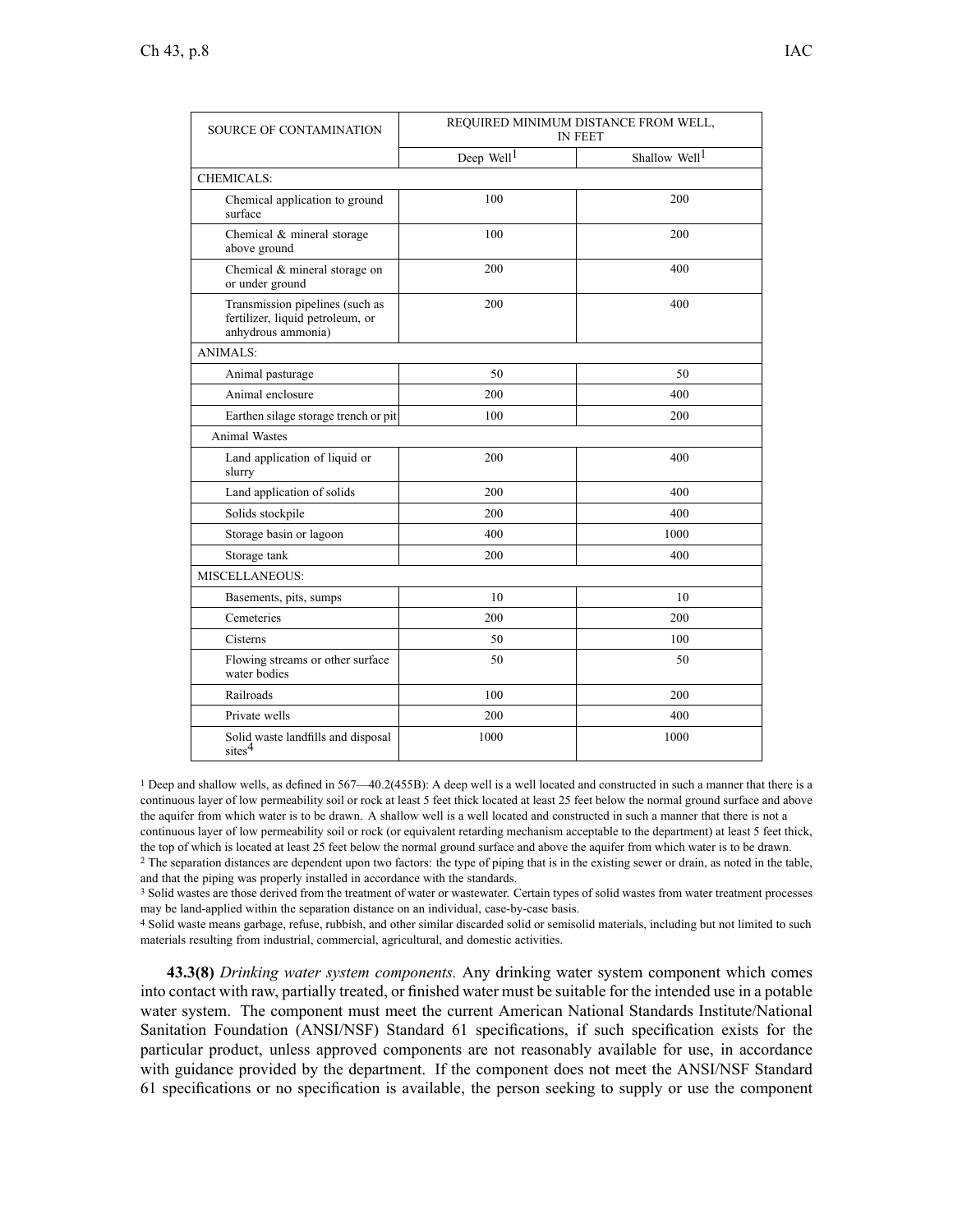must prove to the satisfaction of the department that the componen<sup>t</sup> is not toxic or otherwise <sup>a</sup> potential hazard in <sup>a</sup> potable public water supply system.

**43.3(9)** *Water treatment filter media material.* For single media filters, grain sizes up to 0.8 mm effective size may be approved for filters designed to remove constituents other than those contained in the primary drinking water standards. Pilot or full-scale studies demonstrating satisfactory treatment efficiency and operation with the proposed media will be required prior to issuing any construction permits which allow filter media sizes greater than 0.55 mm.

**43.3(10)** *Best available treatment technology.*

*a. BATs for organic compounds.* The department identifies as indicated in the table below either granular activated carbon (GAC), packed tower aeration (PTA), or oxidation (OXID) asthe best available technology, treatment technique, or other means available for achieving compliance with the maximum contaminant level for organic contaminantsidentified in 567—paragraph 41.5(1)*"b."* For the purposes of setting MCLs for synthetic organic chemicals, any BAT must be at least as effective as granular activated carbon.

| ORGANIC CONTAMINANT         | GAC         | <b>PTA</b>  | <b>OXID</b> |
|-----------------------------|-------------|-------------|-------------|
| Alachlor                    | $\mathbf X$ |             |             |
| Aldicarb                    | X           |             |             |
| Aldicarb sulfone            | $\mathbf X$ |             |             |
| Aldicarb sulfoxide          | $\mathbf X$ |             |             |
| Atrazine                    | $\mathbf X$ |             |             |
| Benzene                     | $\mathbf X$ | $\mathbf X$ |             |
| Benzo(a)pyrene              | X           |             |             |
| Carbofuran                  | $\mathbf X$ |             |             |
| Carbon tetrachloride        | $\mathbf X$ | $\mathbf x$ |             |
| Chlordane                   | $\mathbf X$ |             |             |
| $2,4-D$                     | $\mathbf X$ |             |             |
| Dalapon                     | $\mathbf X$ |             |             |
| Dibromochloropropane (DBCP) | $\mathbf X$ | X           |             |
| o-Dichlorobenzene           | X           | X           |             |
| p-Dichlorobenzene           | X           | X           |             |
| 1,2-Dichloroethane          | X           | X           |             |
| cis-1,2-Dichloroethylene    | X           | X           |             |
| trans-1,2-Dichloroethylene  | $\mathbf X$ | X           |             |
| 1,1-Dichloroethylene        | X           | X           |             |
| Dichloromethane             |             | X           |             |
| 1,2-Dichloropropane         | $\mathbf X$ | X           |             |
| Di(2-ethylhexyl)adipate     | $\mathbf X$ | X           |             |
| Di(2-ethylhexyl)phthalate   | $\mathbf X$ |             |             |
| Dinoseb                     | X           |             |             |
| Diquat                      | $\mathbf X$ |             |             |
| Endothall                   | $\mathbf X$ |             |             |
| Endrin                      | $\mathbf X$ |             |             |
| Ethylene dibromide (EDB)    | X           | X           |             |
| Ethylbenzene                | $\mathbf X$ | $\mathbf X$ |             |
| Glyphosate                  |             |             | $\mathbf X$ |
| Heptachlor                  | $\mathbf X$ |             |             |
| Heptachlor epoxide          | $\mathbf X$ |             |             |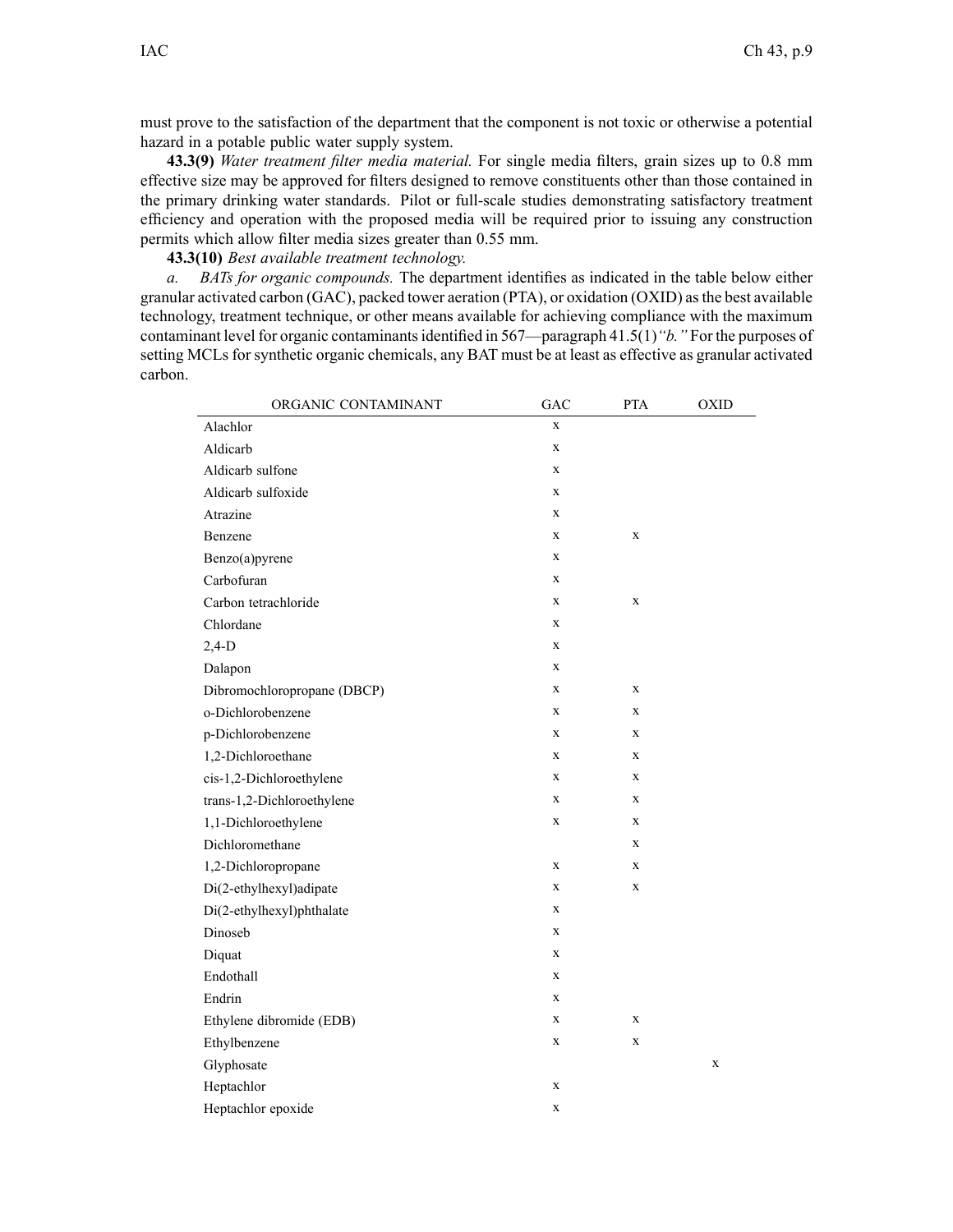| ORGANIC CONTAMINANT             | $_{\mathrm{GAC}}$ | <b>PTA</b>  | <b>OXID</b> |
|---------------------------------|-------------------|-------------|-------------|
| Hexachlorobenzene               | $\mathbf X$       |             |             |
| Hexachlorocyclopentadiene       | $\mathbf X$       | $\mathbf X$ |             |
| Lindane                         | $\mathbf X$       |             |             |
| Methoxychlor                    | $\mathbf X$       |             |             |
| Monochlorobenzene               | $\mathbf X$       | $\mathbf X$ |             |
| Oxamyl (Vydate)                 | X                 |             |             |
| Pentachlorophenol               | $\mathbf X$       |             |             |
| Picloram                        | $\mathbf X$       |             |             |
| Polychlorinated biphenyls (PCB) | $\mathbf X$       |             |             |
| Simazine                        | $\mathbf X$       |             |             |
| Styrene                         | $\mathbf X$       | $\mathbf X$ |             |
| $2,4,5$ -TP (Silvex)            | $\mathbf X$       |             |             |
| Tetrachloroethylene             | $\mathbf X$       | $\mathbf X$ |             |
| 1,2,4-Trichlorobenzene          | $\mathbf X$       | X           |             |
| 1,1,1-Trichloroethane           | $\mathbf X$       | $\mathbf X$ |             |
| 1,1,2-Trichloroethane           | $\mathbf X$       | $\mathbf X$ |             |
| Trichloroethylene               | $\mathbf X$       | $\mathbf X$ |             |
| 2,3,7,8-TCDD (Dioxin)           | $\mathbf X$       |             |             |
| Toluene                         | $\mathbf X$       | $\mathbf X$ |             |
| Toxaphene                       | $\mathbf X$       |             |             |
| Vinyl chloride                  |                   | $\mathbf X$ |             |
| Xylene                          | $\mathbf X$       | $\mathbf X$ |             |

# *b. BATs for inorganic compounds and radionuclides.*

(1) Inorganic compounds. The department identifiesthe following asthe best technology, treatment techniques, or other means available for achieving compliance with the maximum contaminant levels for the inorganic contaminants listed in 567—paragraph 41.3(1)*"b,"* excep<sup>t</sup> arsenic and fluoride.

| <b>INORGANIC CHEMICAL</b> | BAT(s)                                              |  |
|---------------------------|-----------------------------------------------------|--|
| Antimony                  | 2, 7                                                |  |
| Arsenic <sup>d</sup>      | 1, 2, 5, 6, 7, 9, 11 <sup>e</sup>                   |  |
| Asbestos                  | 2, 3, 8                                             |  |
| Barium                    | 5, 6, 7, 9                                          |  |
| Beryllium                 | 1, 2, 5, 6, 7                                       |  |
| Cadmium                   | 2, 5, 6, 7                                          |  |
| Chromium                  | $2, 5, 6^b, 7$                                      |  |
| Cyanide                   | 5, 7, 10                                            |  |
| Mercury                   | 2 <sup>a</sup> , 4, 6 <sup>a</sup> , 7 <sup>a</sup> |  |
| Nickel                    | 5, 6, 7                                             |  |
| Nitrate                   | 5, 7, 9                                             |  |
| Nitrite                   | 5, 7                                                |  |
| Selenium                  | 1, 2c, 6, 7, 9                                      |  |
| Thallium                  | 1, 5                                                |  |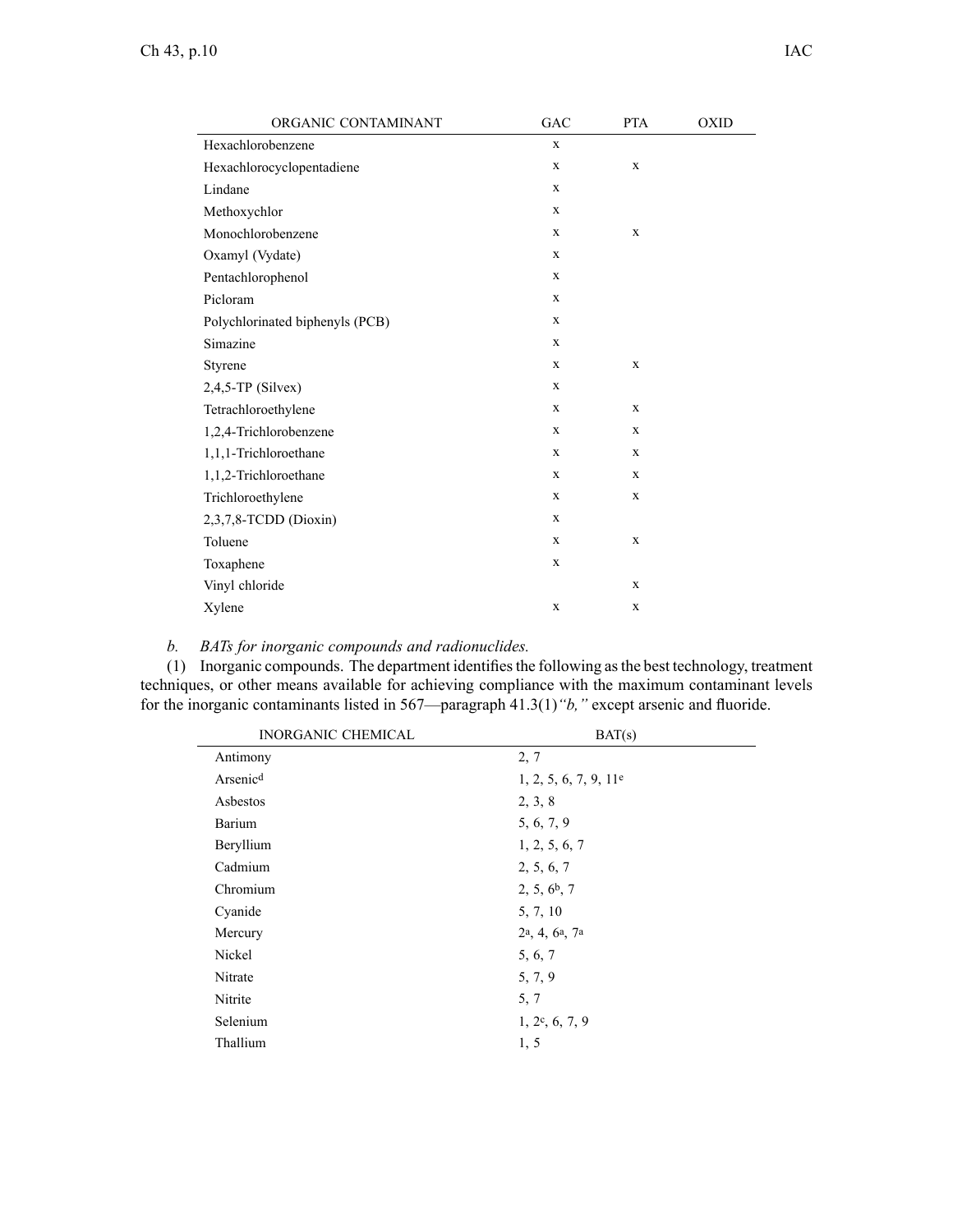## Key to BATs

| 1=Activated Alumina               | 5=Ion Exchange      | 9=Electrodialysis    |
|-----------------------------------|---------------------|----------------------|
| $2$ =Coagulation/Filtration*      | 6=Lime Softening*   | $10$ =Chlorine       |
| 3=Direct and Diatomite Filtration | 7=Reverse Osmosis   | $11 = Oxidation$ Fil |
| 4=Granular Activated Carbon       | 8=Corrosion Control |                      |
|                                   |                     |                      |

 $1=Ox$  idation/Filtration

\*not BAT for systems with less than 500 service connections

<sup>a</sup>BAT only if influent Hg concentrations are less than or equal to 10 micrograms/liter

b BAT for Chromium III only.

c BAT for Selenium IV only.

d BAT for Arsenic V. Preoxidation may be required to convert Arsenic III to Arsenic V.

e To obtain high removals, iron to arsenic ratio must be at least 20:1.

(2) Small system compliance technologies for arsenic. The department identifies in the following table the affordable technology, treatment techniques, or other means available to systems serving 10,000 or fewer persons for achieving compliance with the arsenic maximum contaminant level.

## SMALL SYSTEM COMPLIANCE TECHNOLOGIES FOR ARSENIC<sup>1</sup>

| Technology                              | Affordable for listed small system categories <sup>2</sup> |
|-----------------------------------------|------------------------------------------------------------|
| Activated alumina                       | All size categories                                        |
| Coagulation/filtration $3$              | $501 - 3,300$ and $3,301 - 10,000$                         |
| Coagulation-assisted microfiltration    | $501 - 3,300$ and $3,301 - 10,000$                         |
| Electrodialysis reversal <sup>4</sup>   | $501 - 3,300$ and $3,301 - 10,000$                         |
| Enhanced coagulation/filtration         | All size categories                                        |
| Enhanced lime softening ( $pH > 10.5$ ) | All size categories                                        |
| Ion exchange                            | All size categories                                        |
| Lime softening $3$                      | $501 - 3,300$ and $3,301 - 10,000$                         |
| Oxidation/filtration <sup>5</sup>       | All size categories                                        |
| Reverse osmosis <sup>4</sup>            | $501 - 3,300$ and $3,301 - 10,000$                         |

<sup>1</sup>Technologies are for Arsenic V. Preoxidation may be required to convert Arsenic III to Arsenic V.

<sup>2</sup>There are three categories of small systems: those serving 25 to 500 people, those serving 501 to 3,300 people, and those serving 3,301 to 10,000 people.

<sup>3</sup>Unlikely to be installed solely for arsenic removal. May require pH adjustment to optimal range if high removals are needed. <sup>4</sup>Technologies reject <sup>a</sup> large volume of water. May not be appropriate for areas where water quantity may be an issue.

<sup>5</sup>To obtain high removals, iron to arsenic ratio must be at least 20:1.

(3) Radionuclides.

1. The department identifies in the following table the best available technology for achieving compliance with the radionuclide maximum contaminant levels as indicated.

## Contaminant Best Available Technology Gross alpha particle activity (excluding radon and uranium) Reverse osmosis Beta particle and photon radioactivity Ion exchange, reverse osmosis Combined radium-226 and radium-228 Ion exchange, reverse osmosis, lime softening Uranium Ion exchange, reverse osmosis, lime softening, coagulation/filtration

#### RADIONUCLIDE BAT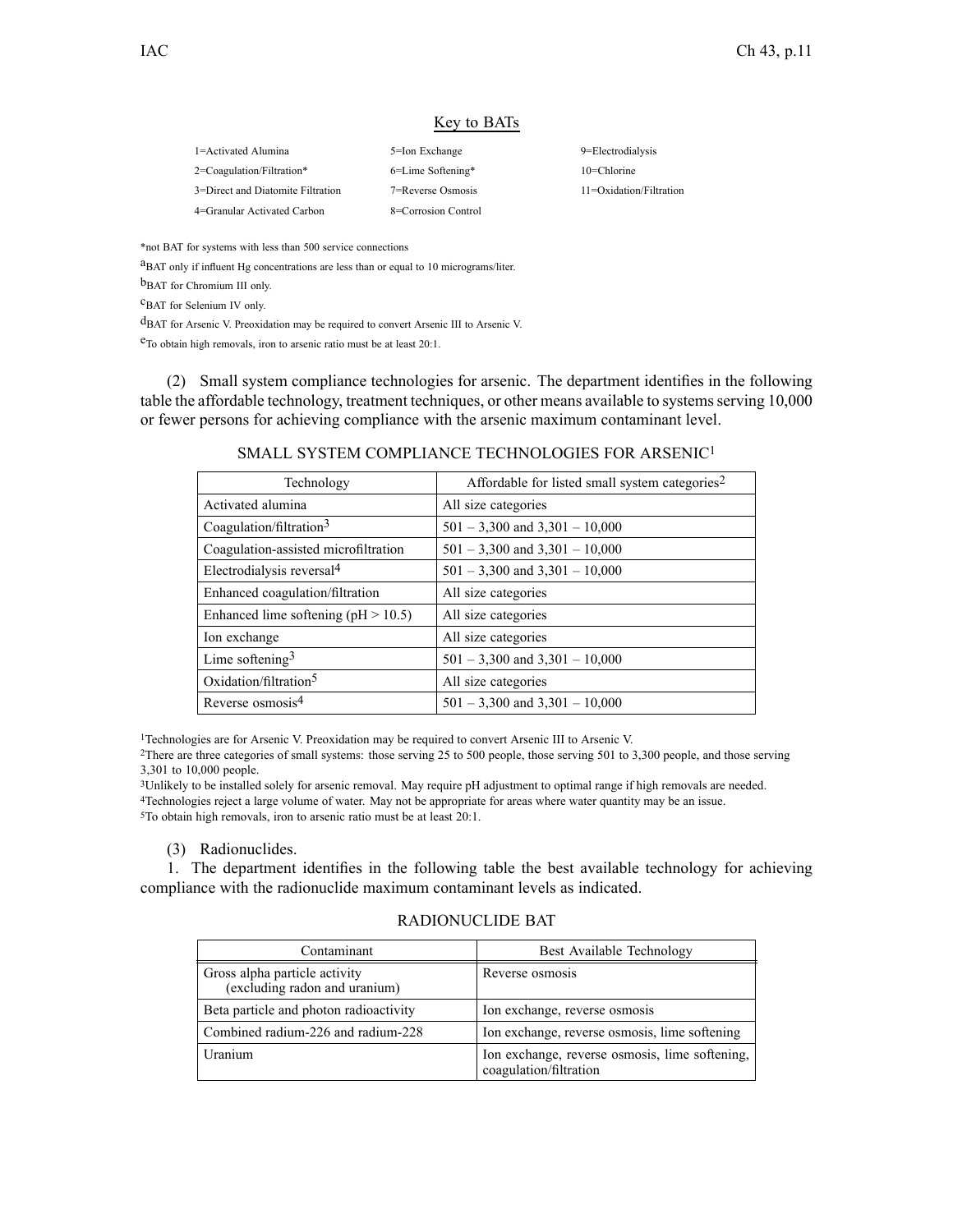2. Small system compliance technologies. The following technologies are identified as radionuclide BAT for systems serving 10,000 or fewer people.

| Contaminant                            | Compliance Technology <sup>a</sup> |
|----------------------------------------|------------------------------------|
| Gross alpha particle activity          |                                    |
| Beta particle and photon radioactivity | 1. 2                               |
| Combined radium-226 and radium-228     | 1, 2, 3, 4, 5, 6, 7                |
| Uranium                                | $1, 2^b, 3^b, 8, 9$                |

RADIONUCLIDES SMALL SYSTEM COMPLIANCE TECHNOLOGIES

<sup>a</sup> Compliance technologies are listed with their corresponding number and potential limitations for use, as follows:

1: Ion exchange. The regeneration solution contains high concentrations of the contaminant ions. Disposal options should be carefully considered before choosing this technology.

2: Reverse osmosis. Reject water disposal options should be carefully considered before choosing this technology.

3: Lime softening. The complexity of the water chemistry may make this technology too complex for small systems.

4: Green sand filtration. Removal efficiencies can vary depending on water quality.

5: Coprecipitation with barium sulfate. This technology has limited applications to small systems, and is most applicable to systems with sufficiently high sulfate levels that already have <sup>a</sup> suitable filtration treatment train in place.

6: Electrodialysis/electrodialysis reversal.

7: Pre-formed hydrous manganese oxide filtration. This technology is most applicable to small systems that have existing filtration technology. 8: Activated alumina. The regeneration solution contains high concentrations of the contaminant ions. Disposal options should be carefully considered before choosing this technology. Handling of chemicals required during regeneration and pH adjustment requires an adequately trained operator.

9: Enhanced coagulation/filtration. This technology assumes that it is <sup>a</sup> modification to an existing coagulation/filtration process.

b Not recommended for systems serving 25 to 500 persons.

*c. BATs for disinfection byproducts and disinfectants.* The department identifies the following as the best technology, treatment techniques, or other means available for achieving compliance with the maximum contaminant levels for the disinfection byproducts listed in 567—paragraph 41.5(2)*"b,"* and the maximum residual disinfectant levels listed in 567—paragraph 41.5(2)*"c."*

| DBP<br><b>MCL</b> or <b>MRDL</b> | Best Available Technology                                                                                                                     |
|----------------------------------|-----------------------------------------------------------------------------------------------------------------------------------------------|
| <b>Bromate MCL</b>               | Control of ozone treatment process to reduce production of bromate                                                                            |
| Chlorite MCL                     | Control of treatment processes to reduce disinfectant demand and control of<br>disinfection treatment processes to reduce disinfectant levels |
| HAA5 MCL                         | Enhanced coagulation or enhanced softening or GAC10, with chlorine as the<br>primary and residual disinfectant                                |
| TTHM MCL                         | Enhanced coagulation or enhanced softening or GAC10, with chlorine as the<br>primary and residual disinfectant                                |
| <b>MRDL</b>                      | Control of treatment processes to reduce disinfectant demand and control of<br>disinfection treatment processes to reduce disinfectant levels |

*d. Requirement to install BAT.* The department shall require community water systems and nontransient noncommunity water systems to install and use any treatment method identified in 43.3(10) as <sup>a</sup> condition for granting an interim contaminant level excep<sup>t</sup> as provided in paragraph *"e."* If, after the system's installation of the treatment method, the system cannot meet the maximum contaminant level, the system shall be eligible for <sup>a</sup> compliance schedule with an interim contaminant level granted under the provisions of 567—subrule 42.1(9) and rule 43.2(455B).

*e. Engineering assessment option.* If <sup>a</sup> system can demonstrate through comprehensive engineering assessments, which may at the direction of the department include pilot plant studies, that the treatment methods identified in 43.3(10) would only achieve <sup>a</sup> de minimis reduction in contaminants, the department may issue <sup>a</sup> schedule of compliance that requires the system being granted the variance to examine other treatment methods as <sup>a</sup> condition of obtaining the interim contaminant level.

*f. Compliance schedule.* If the department determines that <sup>a</sup> treatment method identified in 43.3(10)*"a," "b,"* and *"c"* is technically feasible, the department may require the system to install